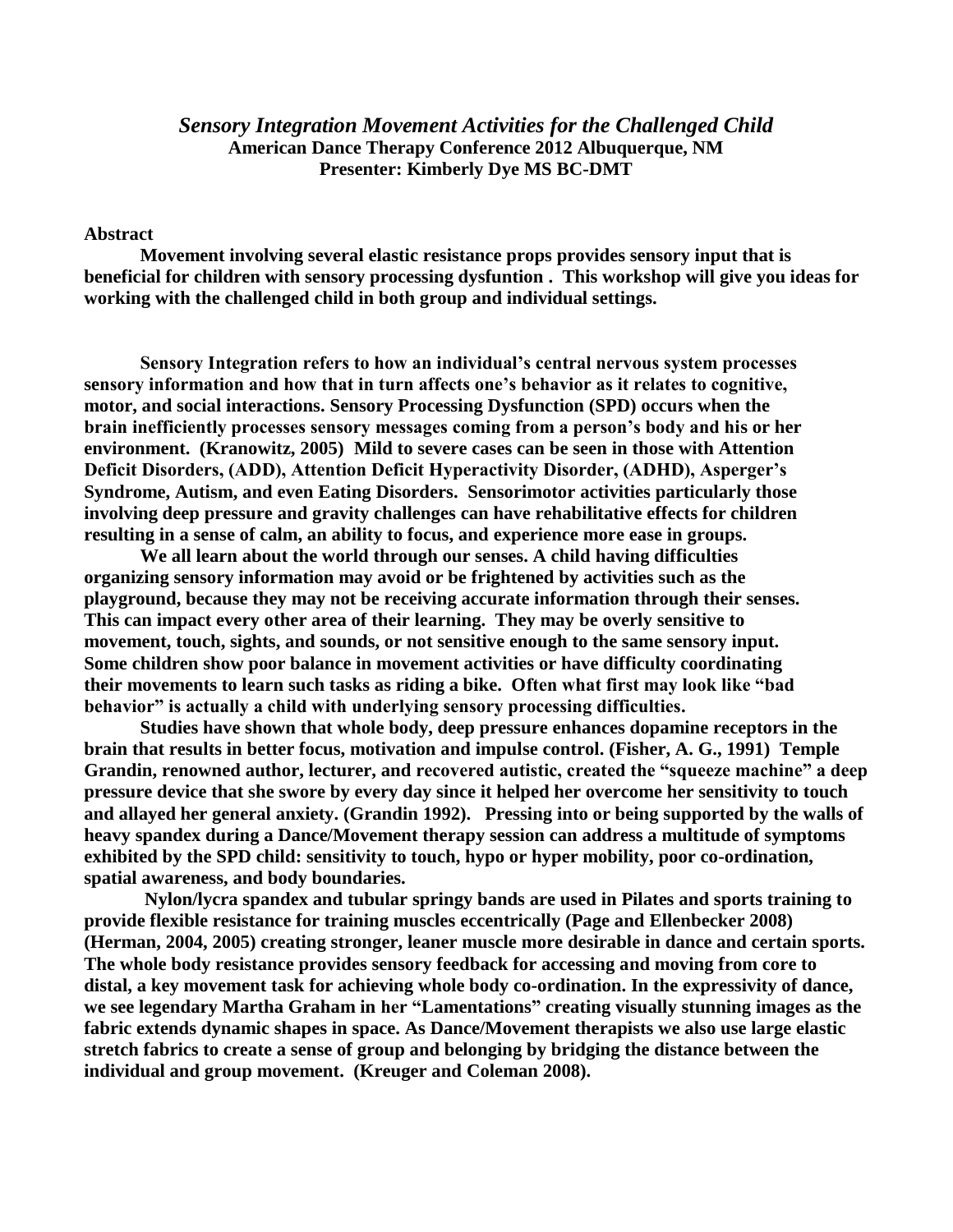**Preverbal early healthy brain and nervous system development is known to be effected by a positive, loving environment as well as a sequential, progressive accomplishment of movement tasks. Neuro-developmental movement, foundational language of the Occupational and Dance/Movement therapist can be organized in the following patterns: Breath, Touch, Core-Distal, Head/Tail, Body Halves-Right side Left side, Upper/Lower, Cross Lateral, and Vestibular (Bartenieff 1980). Moving thru these early patterns helps organize the nervous system, increases blood and oxygen flow to the brain, and strengthens focus, memory, and the child's ability to process new information.**

**Developmental movement patterns may also be creatively enhanced by using sensory input from stretch fabrics. Anne Green Gilbert, (2006), noted author and dance educator, uses Stretcheze**®**, (Dye 2012) a circular full body resistance band, to creatively teach her "Brain Dance", an amalgam of developmental movement and effort shape patterns, (Laban 1971). She includes the tactile and proprioceptive input of the resistance band to help the child find and activate muscles responsible for moving body parts separately and in coordination with each other. Moving while wrapped in resistance fabric creates a feeling of body organization, comfort and support, and focused energy.** 

**We will practice creative ways in circle and individually using elastic resistance to lead your clients in movement that not only move through important developmental patterns but also begin to introduce dance concepts of shape, directions in space and flow. (Dye 2003, 1998).** 

**Current brain development research promotes the critical importance of music and movement in the early years of a young child's development. (Harman) Other key elements for learning include structure and repetition, motivation, and social interaction opportunities. Taken as a whole these cooperative stretch fabric movement activities can incorporate all of the key elements needed to facilitate growth in critical areas of development. These include the readiness skills of social/emotional, sensory-motor, receptive and expressive language and cognitive skills (Krueger and Sullivan-Coleman 2010). Structured movement activities with the Co-OperBlanket involving song for preschool and co-operative games for the older child will be demonstrated through experiential and video. (Gilbert 2006) (Dye 1998). Participants will have the opportunity to discuss their experience and evaluate its clinical relevance to their work settings.** 

**Pioneer occupational therapist Jean Ayres, (1972) described the vestibular-proprioception system as that which responds to what is happening in our own bodies. Depending on an overactive or under active processing ability, she noted difficulties in bilateral motor coordination, sequencing, spatial orientation, balance reactions, and posture tonicity. She created movement intervention strategies by adapting and organizing the child's own compensatory movement initiations which often involved spinning, swinging, deep bodily pressure, muscular resistance, and gravitational challenges. She noticed after performing these controlled movements that children exhibited physical improvements that included postural control, spatial awareness, and better overall motor performance.** 

**The Airwalker**®**, a heavy duty lycra, womb-like sling is known as the Cadillac of suspended therapy equipment. Originally designed as a tool for meditation, it now populates many Occupational, Physical, and Movement Therapy offices. It provides multi sensory input Ayres identified: whole body deep pressure, (tactile), gravitational challenge, (vestibular), and muscle resistance (proprioception). The height of Airwalker in relation to the floor is also adjustable creating countless motor planning activities. This novel activity fires norepinephrine production which promotes sustained attention. Airwalkers in schools can have recuperative effects for the easily overstimulated student. Contracting and stretching muscles against the resistance of**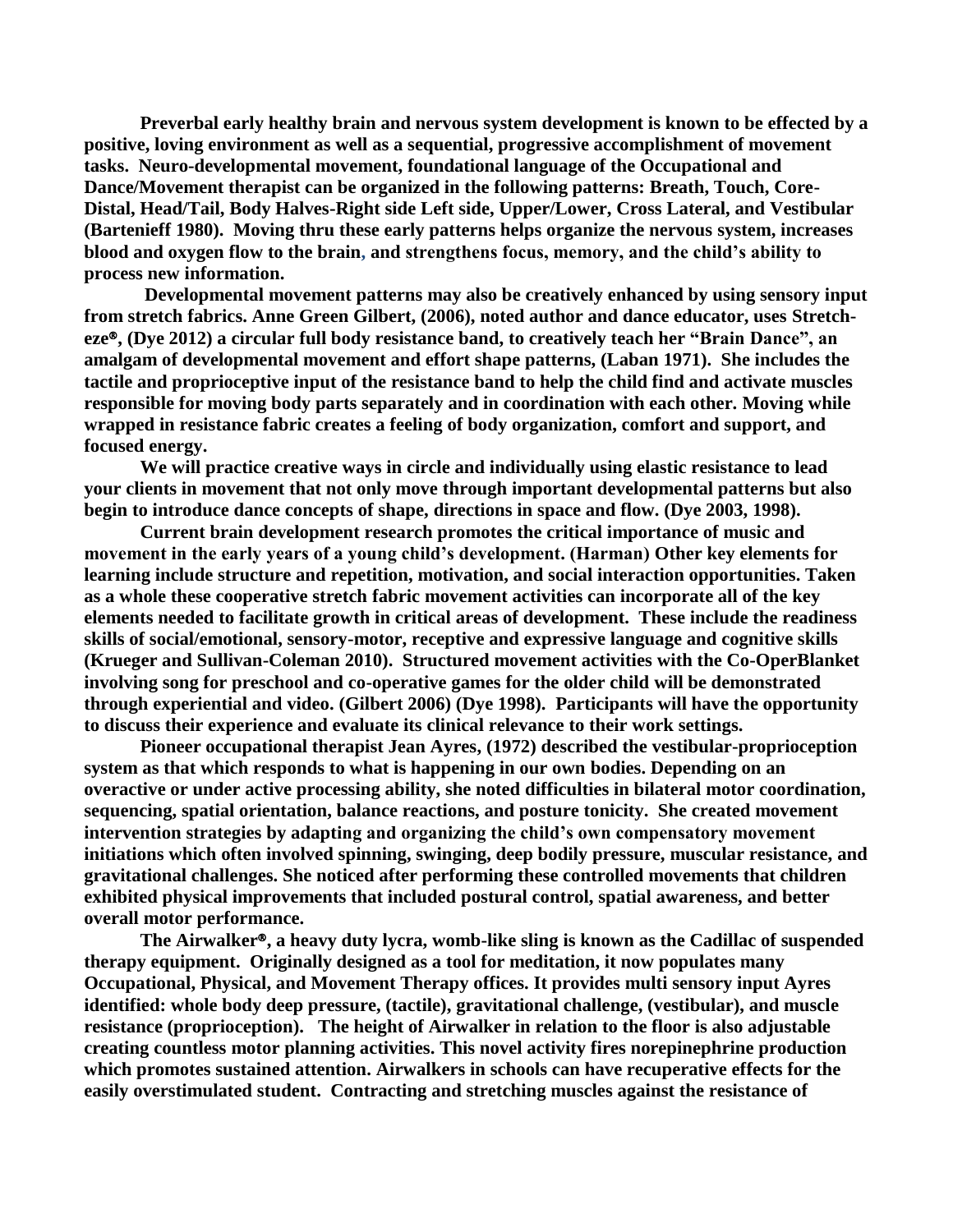**gravity on the body also fires serotonin receptors which affects a more positive mood and ability to experience pleasure.**

**Today's presentation will give you new tools and techniques using the props listed below that will help you motivate, rehabilitate, and creatively inspire your SPD children to better health.** 

**Stretch-eze**®**- Individual full body stretch band that provides deep pressure. (tactile), Many therapists have children push, pull, lift, or carry heavy items in order to contract and compress muscles and joints. This enables the brain to use vestibular input effectively. Pressing into the elasticity of the fabric helps achieve the same goal without the risk of joint injury. (proprioception)** 

**BodySox**®**- Individual Lycra sack with Velcro opening that provides whole body, deep pressure, (tactile), body image feedback (proprioception), spatial orientation (vestibular), and expressive movement (novel activity)** 

**Airwalker**®**- Suspended, lycra, womb-like sling that provides whole body deep pressure, (tactile), gravitational challenge, (vestibular), and muscle resistance (proprioception)**

**Elastablast**®**- Circular, heavy-duty, bungee elastic that challenges one's relationship to gravity (vestibular), provides resistance for muscle and joint action (proprioception), and facilitates a group cooperative experience. (socialization)**

**CoOperBlanket**® **- Circular wide stretch band that provides whole body deep pressure. (tactile) The large blanket is excellent for creating a group cooperative experience with children of mixed abilities.**

## **References**

**Ayres, A.J. (1972) Sensory Integration and Learning Disorders. Los Angeles: Western Psychological Services.**

**Bartenieff, Irmgard. (with Lewis, D.) (1980) "Body Movement: Coping With the Environment". New York, NY: Routledge,** 

**Dye, Kimberly. (2012) "Stretch-eze For Kids" DVD Seattle, Clairmont Productions [www.dyenamicmovement.com](http://www.dyenamicmovement.com/)**

**Dye, Kimberly. (2003) "BodySox, For Dance, Movement Therapy, and Sensory Integration". DVD. Seattle. Educational Videos Plus**